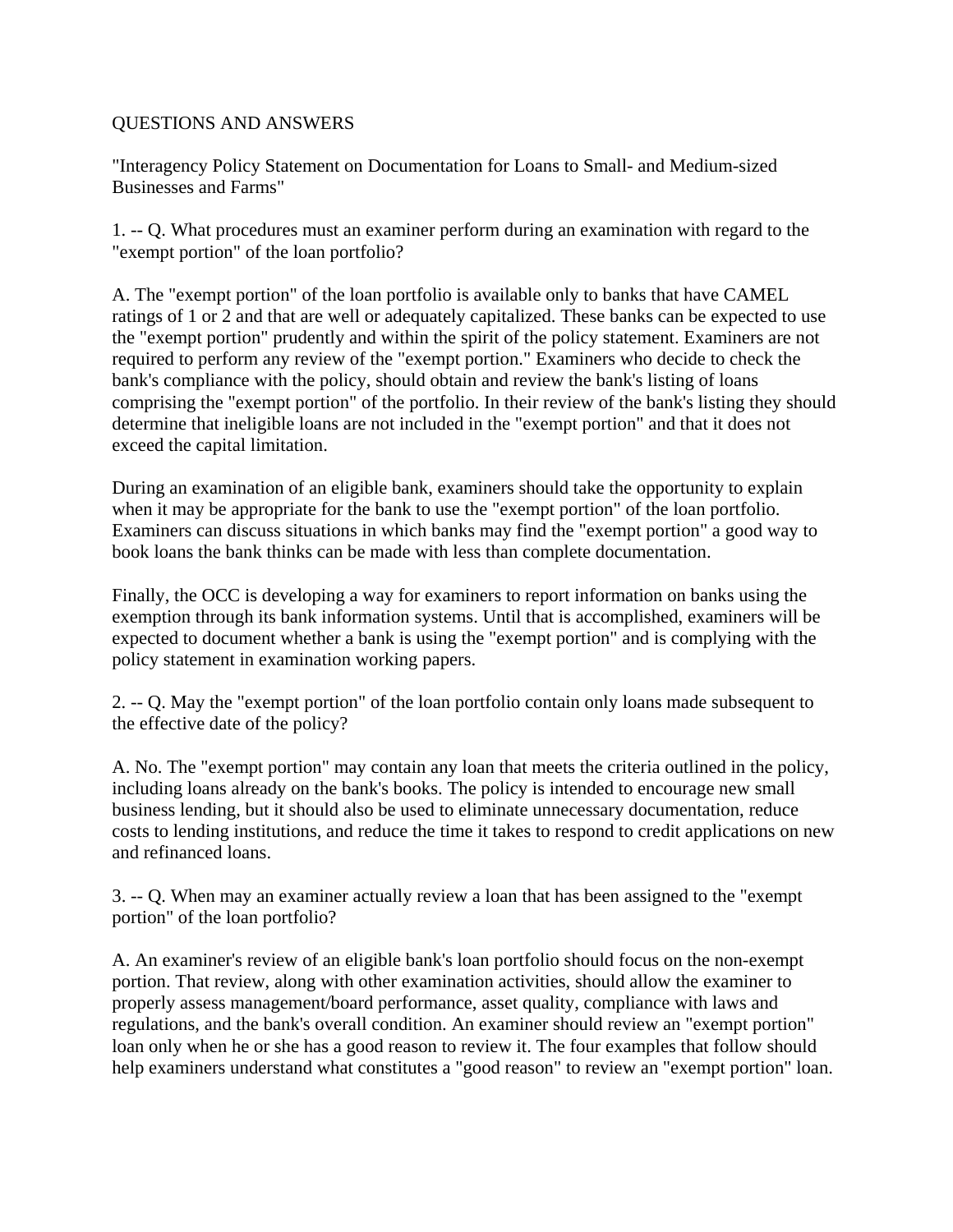Example 1 -- In reviewing loans of a borrower for compliance with the bank's legal lending limit, 12 U.S.C. 84, that are not in the "exempt portion," the examiner notices that the borrower is listed as having a loan or loans in the "exempt portion." The examiner can review those loans in the "exempt portion" to determine whether they should be included when testing compliance with the legal lending limit. The loans should not, however, be criticized for any lack of loan documentation.

Example 2 -- The examiner identifies a clear and consistent pattern where real estate loans in the non-exempt portion are not in compliance with the appraisal requirements of 12 CFR 34. The examiner, to determine the extent of this practice, may want to review "exempt portion" loans for compliance with the appraisal regulation. This would be rare because, in most cases, review of the non-exempt portion of the portfolio should provide a good basis for determining whether or not the bank is complying with the appraisal regulation without a review of "exempt portion" loans.

Example 3 -- The examiner classifies part of a relationship outside of the "exempt portion" and the relationship also includes a loan or loans in the "exempt portion." The non-exempt debt is classified doubtful or loss and the examiner has reason to believe, from discussion with management, that the "exempt portion" loan(s) require similar classification. The examiner may review those "exempt portion" loans for classification. Remember, however, that even if "exempt portion" loans are reviewed, they may not be criticized for documentation.

Example 4 -- The examiner identifies several "exempt portion" loans(s) that are 60 days or more delinquent. Based on other examination activities, the examiner has some concerns that the bank's internal loan review system hasn't properly classified these loans. These loans may be reviewed to determine if classification is appropriate. However, any decision to classify must be based solely on credit quality and not the level of documentation.

4. -- Q. What performance criteria will an examiner use to determine if a loan is eligible for inclusion in the "exempt portion?"

A. A loan may not be assigned to the "exempt portion" if it is delinquent. The call report definition of a past due loan should be used to determine if a loan is delinquent.

5. -- Q. What kinds of loans are covered by the term "business loan" in the policy? For example, could it include loans to an individual for investment purposes, including personal investments, if "investments" is that person's business?

A. The policy does not define "business loan." The agencies are relying on the size limitation to determine what loans can be placed in the "exempt portion." The bank should consider the spirit of the policy statement when assigning a loan to the "exempt portion."

6. -- Q. What if the OCC or the bank classifies an "exempt portion" loan? What happens? Is it taken out of the exempt portion?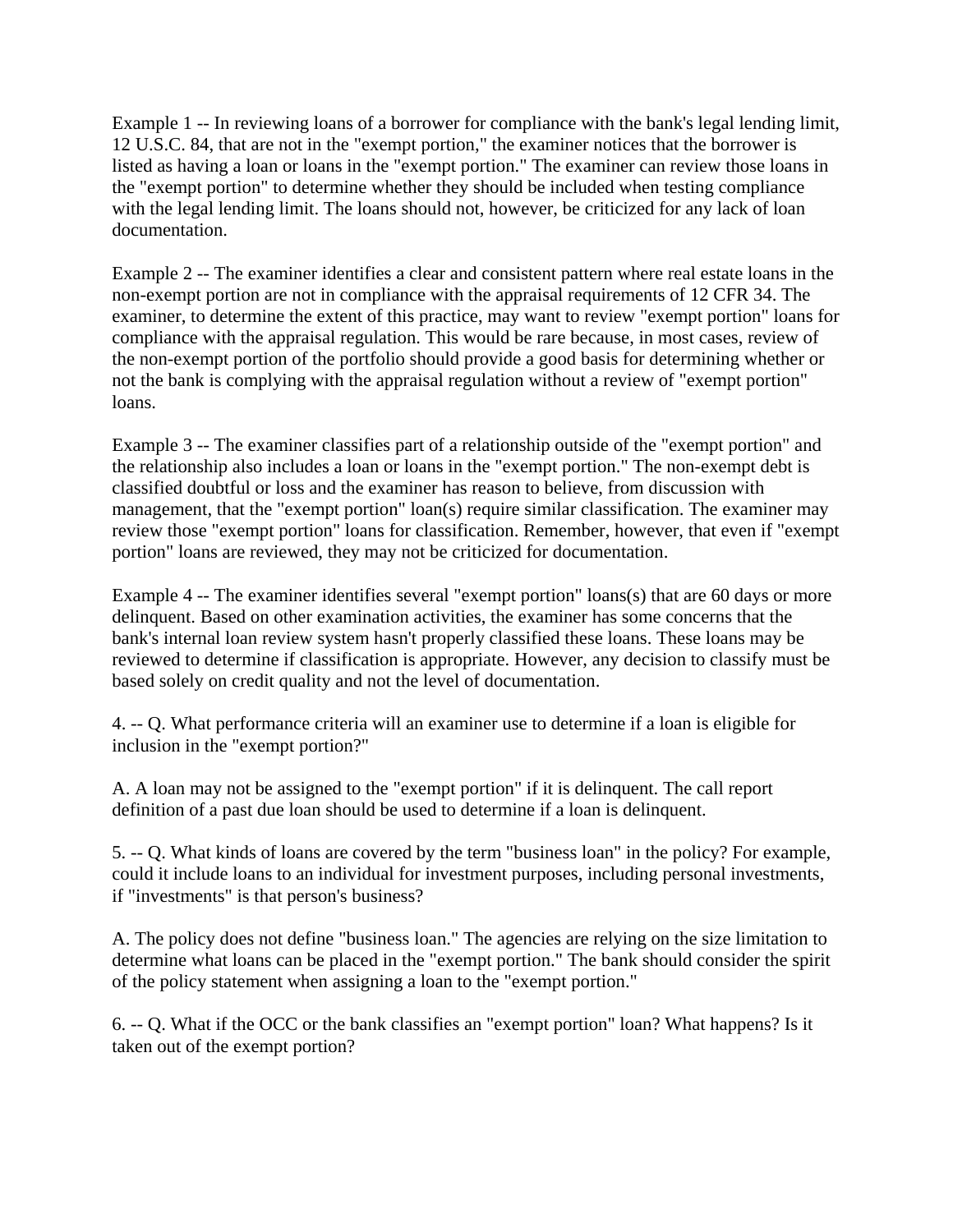A. A loan does not need to be removed from the "exempt portion" simply because it has been classified either by the OCC or by the bank, internally. Further, a loan that has been removed from the "exempt portion" may be placed back into exempt status at any time, providing it meets the criteria for inclusion. Assignment of loans to the "exempt portion" is the bank's decision.

7. -- Q. Loans have to be current when put into the "exempt portion." What happens to a loan that becomes more than 60 days past due while in the "exempt portion?" What if the loan is one that goes in and out of past due status? When an "exempt portion" loan that had been classified for being past due is paid current, must the loan automatically be upgraded?

A. An examiner may review an "exempt portion" loan that becomes 60 days past due for classification. The bank does not have to remove the loan from the "exempt portion." The loan may not be reviewed or criticized for documentation, unless the bank has removed the loan from exempt status.

There is no requirement for any loan to be removed from the "exempt portion" based on performance. Only the bank can decide to whether or not to change a loan's exempt status. There is no automatic upgrade of a classified "exempt portion" loan simply because it becomes current. Such a loan is upgraded only when the reasons for classification have been remedied.

8. -- Q. What happens when a bank that is maintaining an "exempt portion" loses eligibility? Does the "exempt portion" remain intact? Do "exempt portion" loans retain their "exempt status" even if the bank's CAMEL rating goes to 4 or 5?

A. The loans assigned to the "exempt portion" remain in exempt status even if a CAMEL rating declines. No new loans or renewals of loans previously exempted may be included in the "exempt portion." Remember, the exemption means examiners will not criticize the loan for lack of documentation. However, as the bank's condition deteriorates, it is more likely that the examiner will have specific reasons to review "exempt portion" loans, as illustrated in question 3.

9. -- Q. What capital figure is used to make the 20 percent limitation computation? Total riskbased capital, equity capital, or some other definition of capital?

A. The limitation is computed using total risk-based capital. This is Tier 1 capital plus qualifying supplementary Tier 2 capital, net of deductions as outlined in 12 CFR 3, Appendix A, Section 2.

10. -- Q. When a bank's capital structure declines, does the bank have to remove loans from the "exempt portion" to maintain the 20 percent maximum limitation on exempt loans?

A. No. The bank does not have to remove loans to maintain the 20 percent maximum limitation; however, it may not add any new loans until it is below the 20 percent figure.

11. -- Q. How should loans in an "exempt portion" be analyzed for ALLL adequacy?